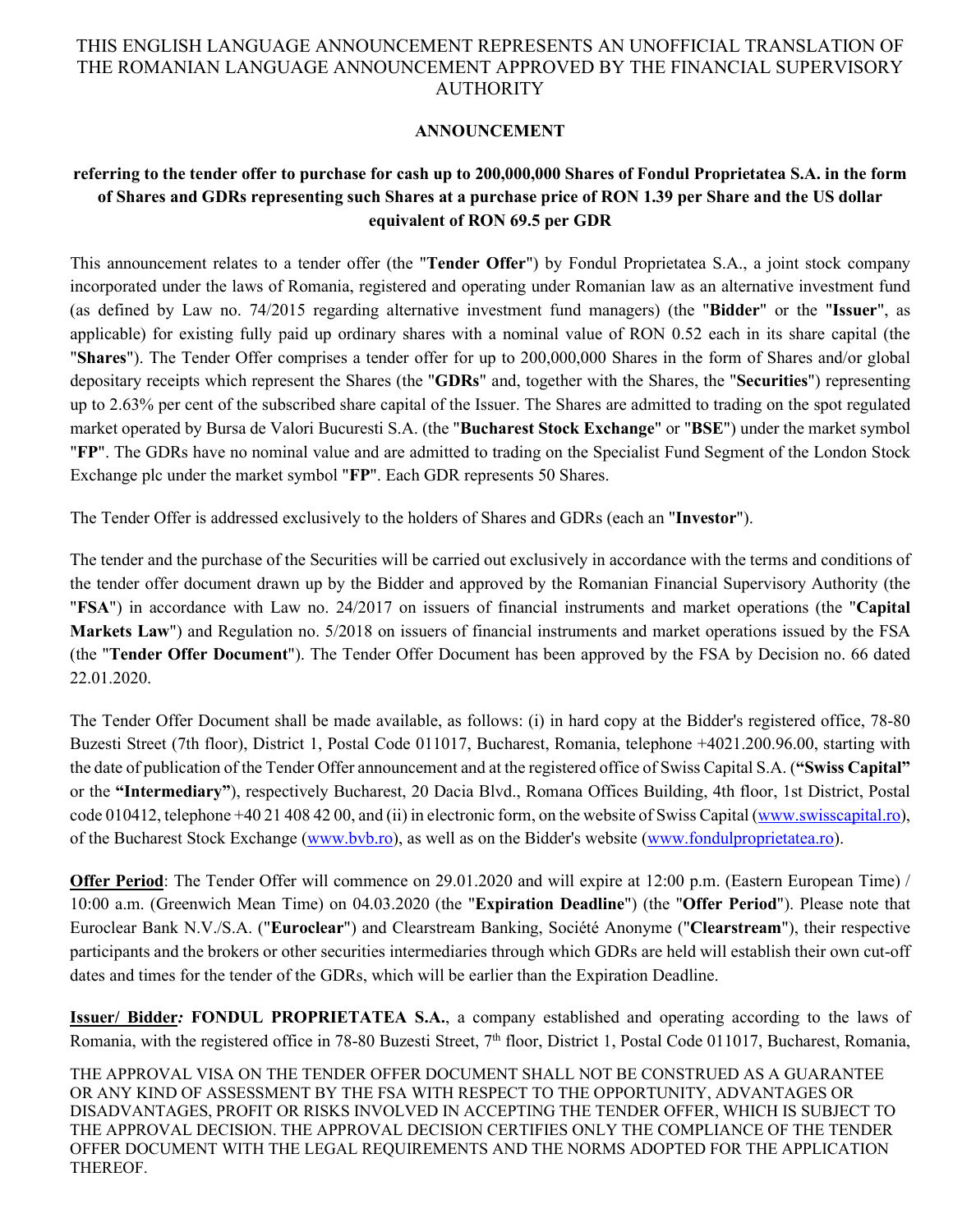registered with the Trade Registry under no. J40/21901/2005.

The Issuer is authorized by the FSA (formerly the Romanian National Securities Commission) as a closed-end investment company. The business object of the Issuer is portfolio management. The Issuer's investment objective is the maximisation of returns to shareholders and the increase of the net asset value per share via investments mainly in Romanian equities and equity-linked securities.

The business object of the Issuer as described by NACE Code 643 is "mutual funds and other similar financial entities", and the main activity is "financial investments" (NACE Code 6430).

The sole director and alternative investment fund manager of the Issuer is Franklin Templeton International Services S.À R.L..

The Bidder is not aware of the existence of any persons acting in concert with it in relation to the Issuer. "Persons acting in concert" has the meaning ascribed under the Capital Markets Law.

According to the statements of account issued by the Central Depositary and by BRD Groupe Société Générale (the Bidder's custodian), for 6 January 2020, the Bidder holds 403,812,443 Shares (all in the form of Shares).

**The Tender Offer:** The Bidder intends to acquire through the Tender Offer up to 200,000,000 Shares in the form of Shares and/or GDRs (which, for the avoidance of any doubt, do not include Shares or GDRs already owned by the Bidder on the date of the Tender Offer Document).

If an Investor is a holder of both Shares and GDRs, the Investor may (but is not obligated to) tender all of its Securities, or any portion or combination of Securities, using the appropriate procedures described in the Tender Offer Document. Alternatively, an Investor may choose to tender none of its Securities (in which case no action on such Investor's part is required), or tender only one type of security (Shares or GDRs) even if the Investor holds both types of Securities.

Investors tendering GDRs should note that the purchase price for the GDRs will be paid in US dollars at the exchange rate commercially available to the Bidder, at the Bidder's absolute discretion, for exchanging one RON into USD on the first business day immediately following the Expiration Deadline provided that such rate shall be no higher than the rate for exchanging one RON into USD published by the National Bank of Romania at 1:00 p.m. (Eastern European Time) on the day on which banks are open for business in Romania, the UK and the US, immediately following the Expiration Deadline (the "**Trade Date**") plus 0.5 per cent.

The Tender Offer is part of the buy-back programme authorized by the resolution of the extraordinary general shareholders' meeting of the Bidder no. 5 of 15 November 2019 published with the Official Gazette of Romania, Part IV, no. 5122 of 9 December 2019 whose purpose is the decrease of the Bidder's share capital.

After the closing of the Tender Offer, the Bidder intends to cancel the GDRs purchased in the Tender Offer in exchange for the underlying Shares and subsequently cancel all the purchased Shares (whether initially purchased in the form of Shares or GDRs) and decrease its share capital by the corresponding nominal value of such cancelled Shares.

**Intermediary:** Investors tendering Shares pursuant to the Tender Offer will be required to tender Shares in accordance with the terms and conditions of the Tender Offer Document (i) through the Intermediary and (ii) at the registered office of any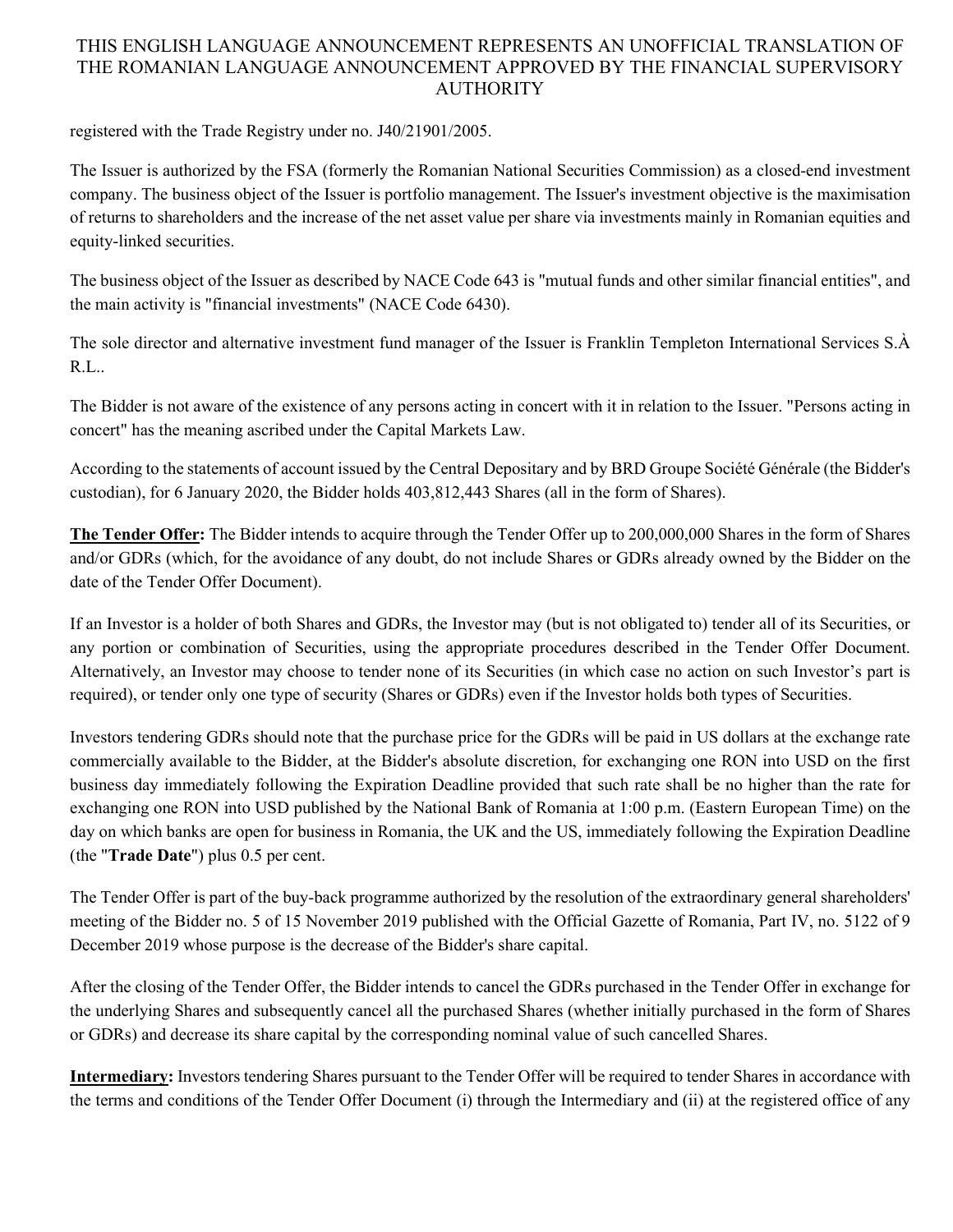investment firms or credit institutions qualified as participants to the trading system of the BSE, and which (a) have signed and submitted to the Intermediary an irrevocable and unconditional undertaking to observe the terms and conditions of the Tender Offer and applicable laws and (b) have been granted access to the market segment of the BSE used for the Tender Offer (the **"Eligible Participants"**) The list of Eligible Participants can be found on the website of the Bucharest Stock Exchange [\(www.bvb.ro\)](http://www.bvb.ro/).

**GDR Tender Agent:** Investors tendering GDRs pursuant to the Tender Offer will be required to tender GDRs to The Bank of New York Mellon in its capacity as GDR Tender Agent, in accordance with the terms and conditions of the Tender Offer Document. An Investor holding GDRs (or direct participant of Euroclear or Clearstream, as the case may be, holding GDRs on behalf of such Investor) must tender through either Euroclear or Clearstream, as the case may be.

\*\*\*

Date: 22.01.2020

*Important information*

*The information contained in this announcement is for background purposes only and does not purport to be full or complete. No reliance may be placed for any purpose on the information contained in this announcement or its accuracy, fairness or completeness. This announcement is not intended to, and does not constitute, or form part of, an offer to sell or an invitation to purchase, exchange or subscribe for any securities in any jurisdiction. This announcement does not constitute a prospectus or a prospectus equivalent document.*

*The release, publication or distribution of this announcement in jurisdictions other than Romania, the United Kingdom and the United States may be restricted by law and therefore any persons who are subject to the laws of any jurisdiction other than Romania, the United Kingdom or the United States should inform themselves about, and observe any applicable requirements. This announcement has been prepared for the purposes of complying with Romanian, US and English law and the information disclosed may not be the same as that which would have been disclosed if this announcement had been prepared in accordance with the laws and regulations of any other jurisdiction.*

*The Tender Offer is addressed exclusively to the holders of Shares or, as applicable, GDRs of the Issuer. The tender and purchase of the Securities will be carried out exclusively in accordance with the procedures set forth in the Tender Offer Document.*

*The Tender Offer is being made to Investors resident in the United States in reliance on, and compliance with, Section 14(e) of the U.S. Securities Exchange Act of 1934, as amended (the "Exchange Act") and Regulation 14E thereunder. Neither the United States Securities and Exchange Commission (the "SEC") nor any U.S. state securities commission or regulatory authority has approved or disapproved of the Tender Offer, passed upon the fairness or merits of the Tender Offer or determined whether the Tender Offer Document is accurate or complete. Any representation to the contrary is a criminal offence in the United States.*

*This announcement, the communication of the Tender Offer, the Tender Offer Document and any other documents or materials relating to the Tender Offer is not being made, and such documents and/or materials have not been*  approved, by an authorised person for the purposes of section 21 of the Financial Services and Markets Act 2000. *Accordingly, such documents and/or materials are not being distributed to, and must not be passed on to, the general*